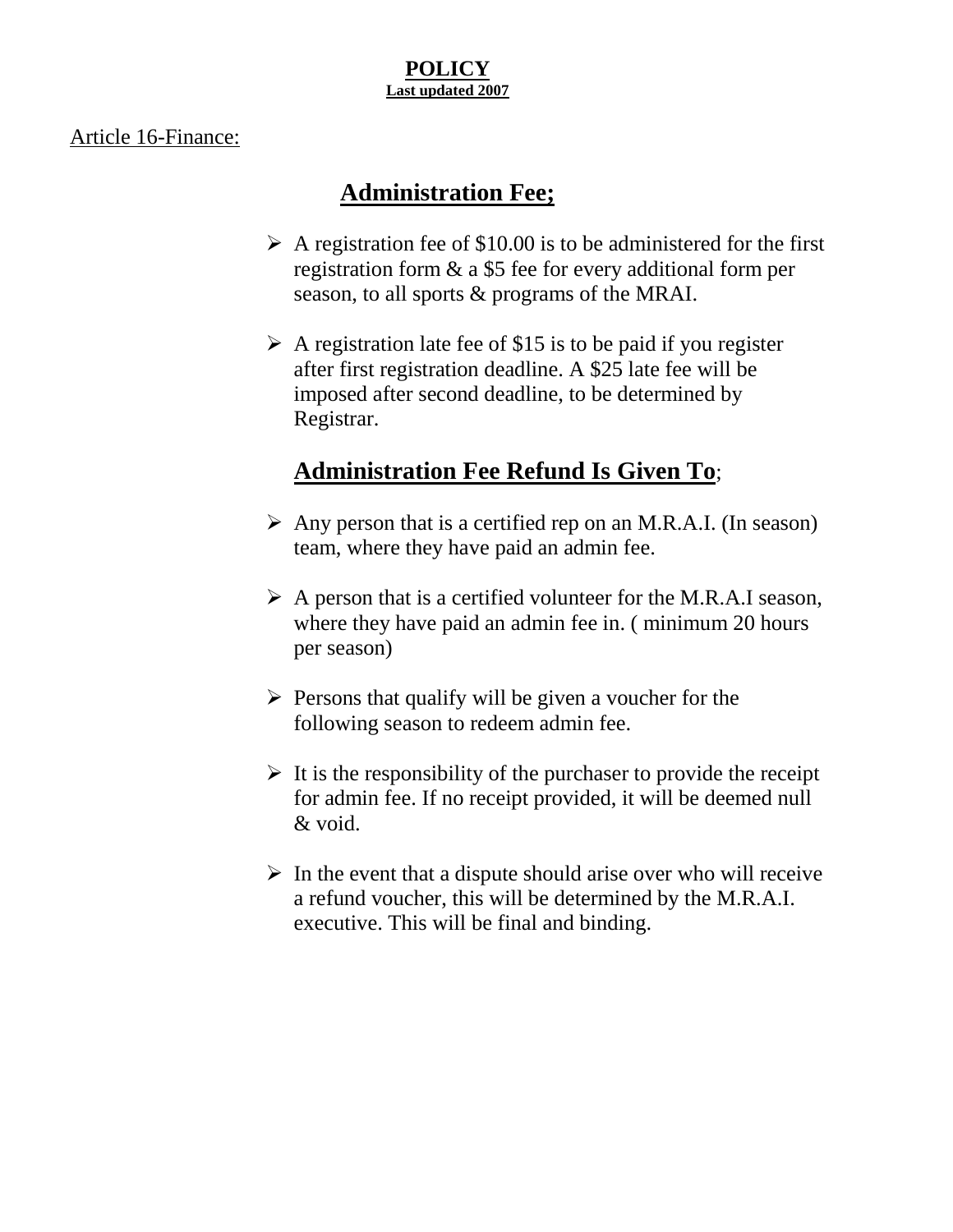#### **POLICY Last updated 2005**

#### Article 16-Finance:

#### **Co-Signing**

- $\triangleright$  The Secretary can sign letters on behalf of any Director, with the consent of said Director.
- $\triangleright$  The Secretary can co-sign cheques. (In the interim of any one of the signing authority's, as determined by the Board.)
- $\triangleright$  MRAI Manager is a co-signer for the Multiplex account for general payments of operations only.
- $\triangleright$  Bingo Director is a co-signer for the bingo account.
- A James Nesbitt Nursery school representative is a co-signer for the Nursery account.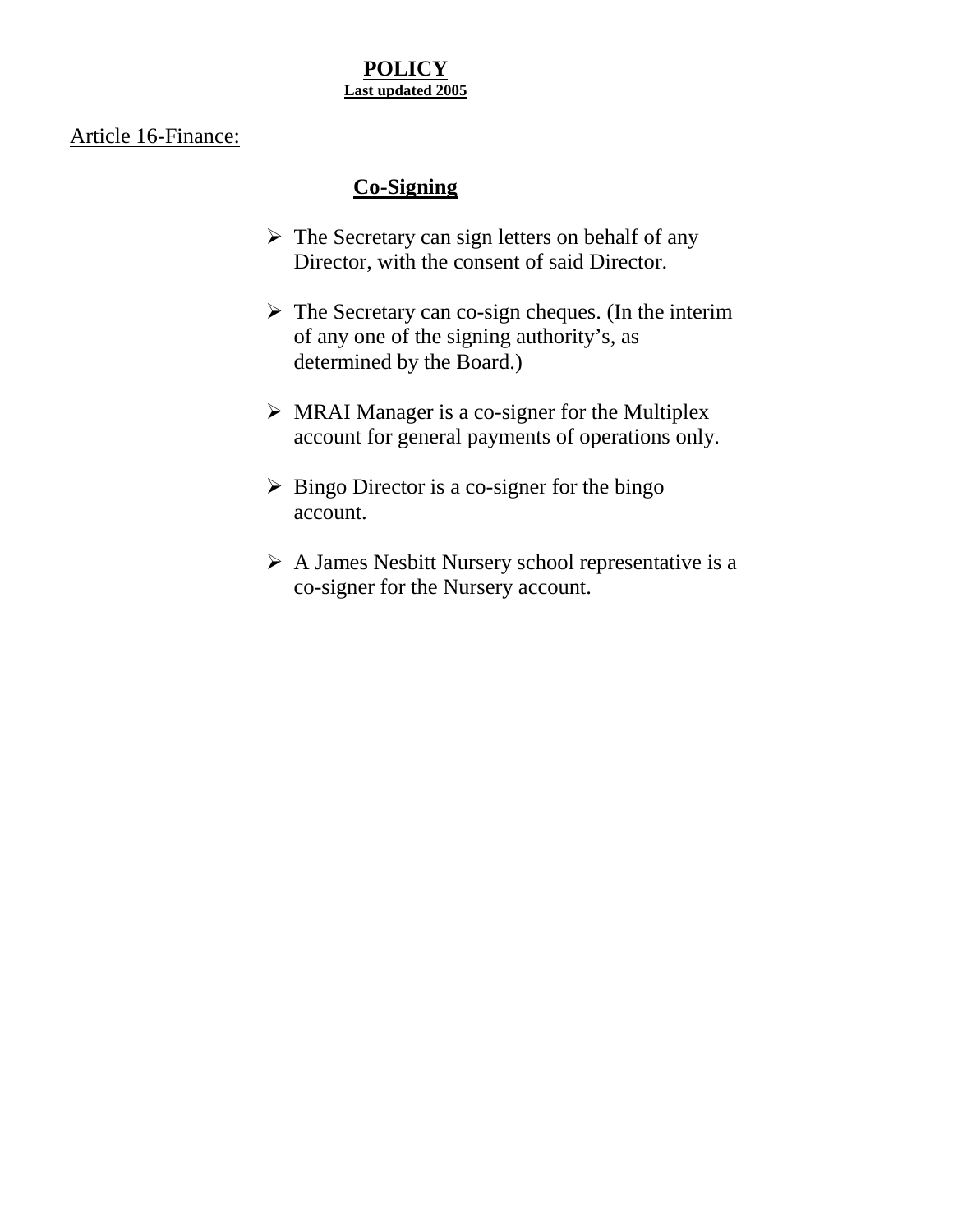#### **POLICY Last updated 2005**

#### Article 16-Finance:

#### **Contracts, Agreements & Rentals**

- > Hall Rental Director or the MRAI Manager has the authority of the Board to enter into rental agreements under either one of their signatures
- $\triangleright$  Bingo Director has the authority of the Board to enter into agreements with Manitoba Gaming Control Commission.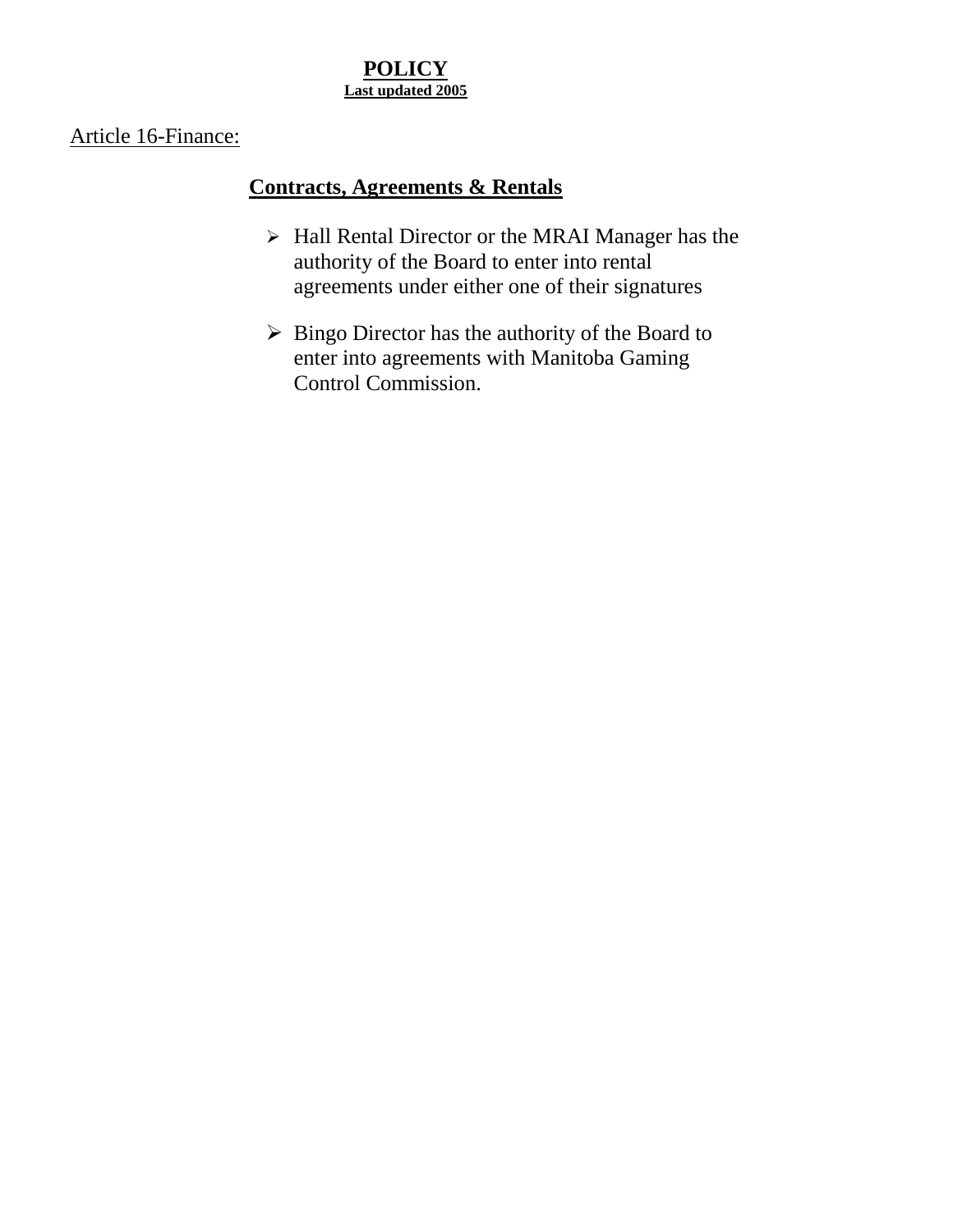# **POLICY**

## **MRAI –MARKETING**

**Last updated 2005**

#### Article 2 – Identification:

### **Name & Colors for uniforms, team jackets, crests, banners or otherwise.**

- $\triangleright$  The official colors of the MRAI shall be Orange, Black and White. (Check updated constitution)
- $\triangleright$  All marketing must have all of the abovementioned colors in any combination. . (Check updated constitution)
- $\triangleright$  The official Nickname for all sports & programs will be Maples **"Monarchs".** The MRAI recognizes the Monarchs nickname as **Royalty.** (Royal crest, crown, crown with a lion or all combined.)
- $\triangleright$  Nursery program will be grand fathered, as to there nickname and will be none as **James Nesbitt Nursery**
- $\triangleright$  Senior Maples Juventus soccer program will be grand fathered, as to there nickname and will be none as **Maples Juventus.**
- $\triangleright$  All MRAI marketing will have to go though our equipment supervisors
- $\triangleright$  All out side marketing will need to go though the MRAI Executive for approval.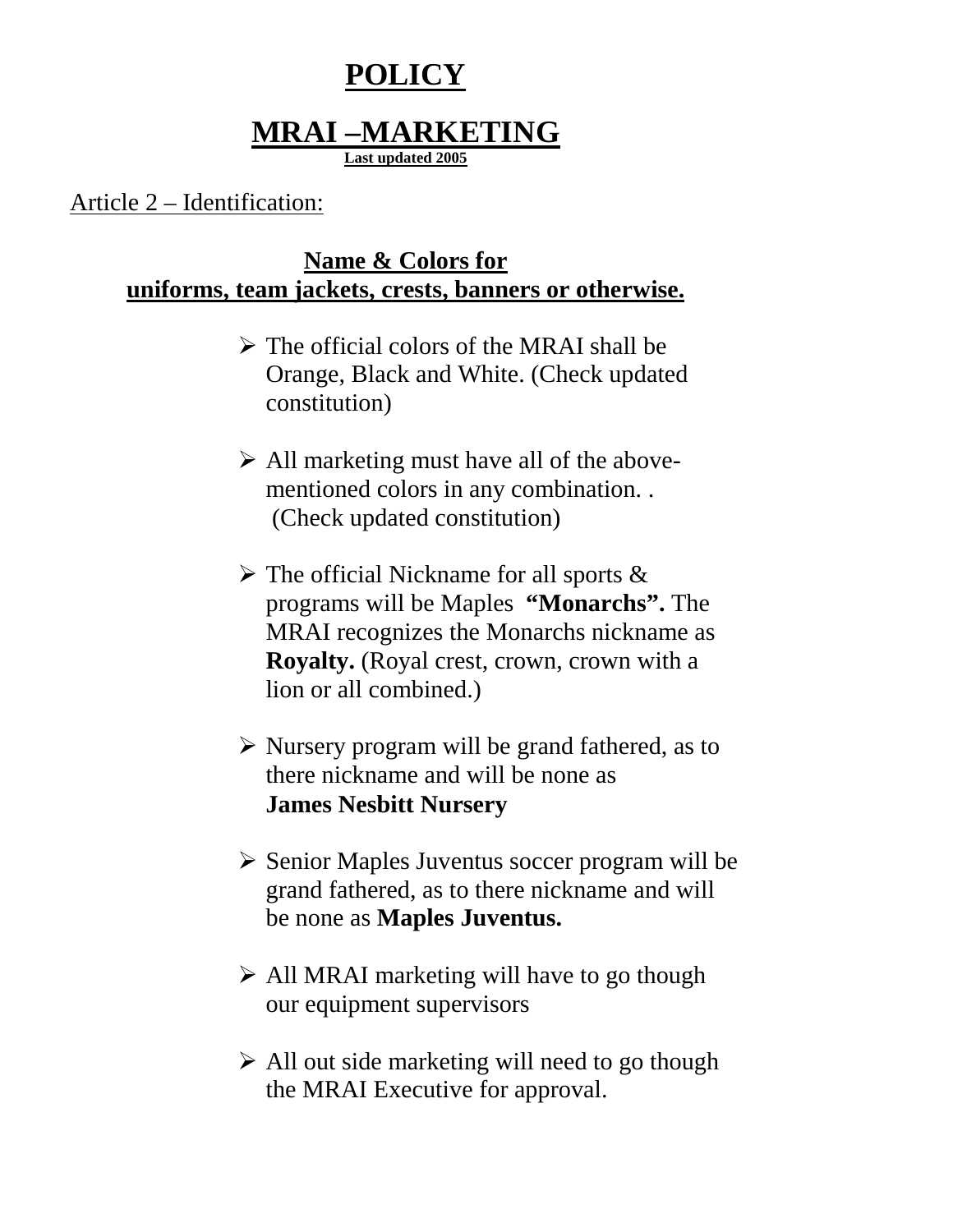# **Maples Monarch Champion Hoodies**

Hoodie cost for approved team will be \$5 per hoodie (Team must be approved by the MRAI board). If person wants to add one name (no more then 7 letters) or two numbers to sleeves it will be at an additional cost to hoodie, to be paid by team/player/coach. For any unapproved Hoodies the cost will be \$40 per hoodie & same applies for sleeves.

#### Please print. Name and phone number,

| Size | Front                     | Back           | \$5 added cost<br>R-Sleeve | \$5 added cost<br>L-Sleeve | <b>Total</b> |
|------|---------------------------|----------------|----------------------------|----------------------------|--------------|
|      | Monarchs<br>$\text{Test}$ | City<br>Champs |                            |                            |              |

\_\_\_\_\_\_\_\_\_\_\_\_\_\_\_\_\_\_\_\_\_\_\_\_\_\_\_\_\_\_\_\_\_\_\_\_\_\_\_\_\_\_\_\_\_\_\_\_\_\_\_\_\_\_\_\_\_\_\_\_\_\_\_\_\_\_\_\_\_\_\_\_

Please print. Name and phone number,

| Size | Front             | Back           | \$5 added cost<br>R-Sleeve | \$5 added cost<br>L-Sleeve | <b>Total</b> |
|------|-------------------|----------------|----------------------------|----------------------------|--------------|
|      | Monarchs<br>Crest | City<br>Champs |                            |                            |              |

\_\_\_\_\_\_\_\_\_\_\_\_\_\_\_\_\_\_\_\_\_\_\_\_\_\_\_\_\_\_\_\_\_\_\_\_\_\_\_\_\_\_\_\_\_\_\_\_\_\_\_\_\_\_\_\_\_\_\_\_\_\_\_\_\_\_\_\_\_\_\_\_

Please print. Name and phone number,

| <b>Size</b> | Front                      | Back                  | \$5 added cost<br>R-Sleeve | \$5 added cost<br>L-Sleeve | <b>Total</b> |
|-------------|----------------------------|-----------------------|----------------------------|----------------------------|--------------|
|             | Monarchs<br>$\text{Crest}$ | City<br><b>Champs</b> |                            |                            |              |

\_\_\_\_\_\_\_\_\_\_\_\_\_\_\_\_\_\_\_\_\_\_\_\_\_\_\_\_\_\_\_\_\_\_\_\_\_\_\_\_\_\_\_\_\_\_\_\_\_\_\_\_\_\_\_\_\_\_\_\_\_\_\_\_\_\_\_\_\_\_\_\_

Please print. Name and phone number,

| Size | Front             | Back           | \$5 added cost<br>R-Sleeve | \$5 added cost<br>L-Sleeve | Total |
|------|-------------------|----------------|----------------------------|----------------------------|-------|
|      | Monarchs<br>Trest | City<br>Champs |                            |                            |       |

\_\_\_\_\_\_\_\_\_\_\_\_\_\_\_\_\_\_\_\_\_\_\_\_\_\_\_\_\_\_\_\_\_\_\_\_\_\_\_\_\_\_\_\_\_\_\_\_\_\_\_\_\_\_\_\_\_\_\_\_\_\_\_\_\_\_\_\_\_\_\_\_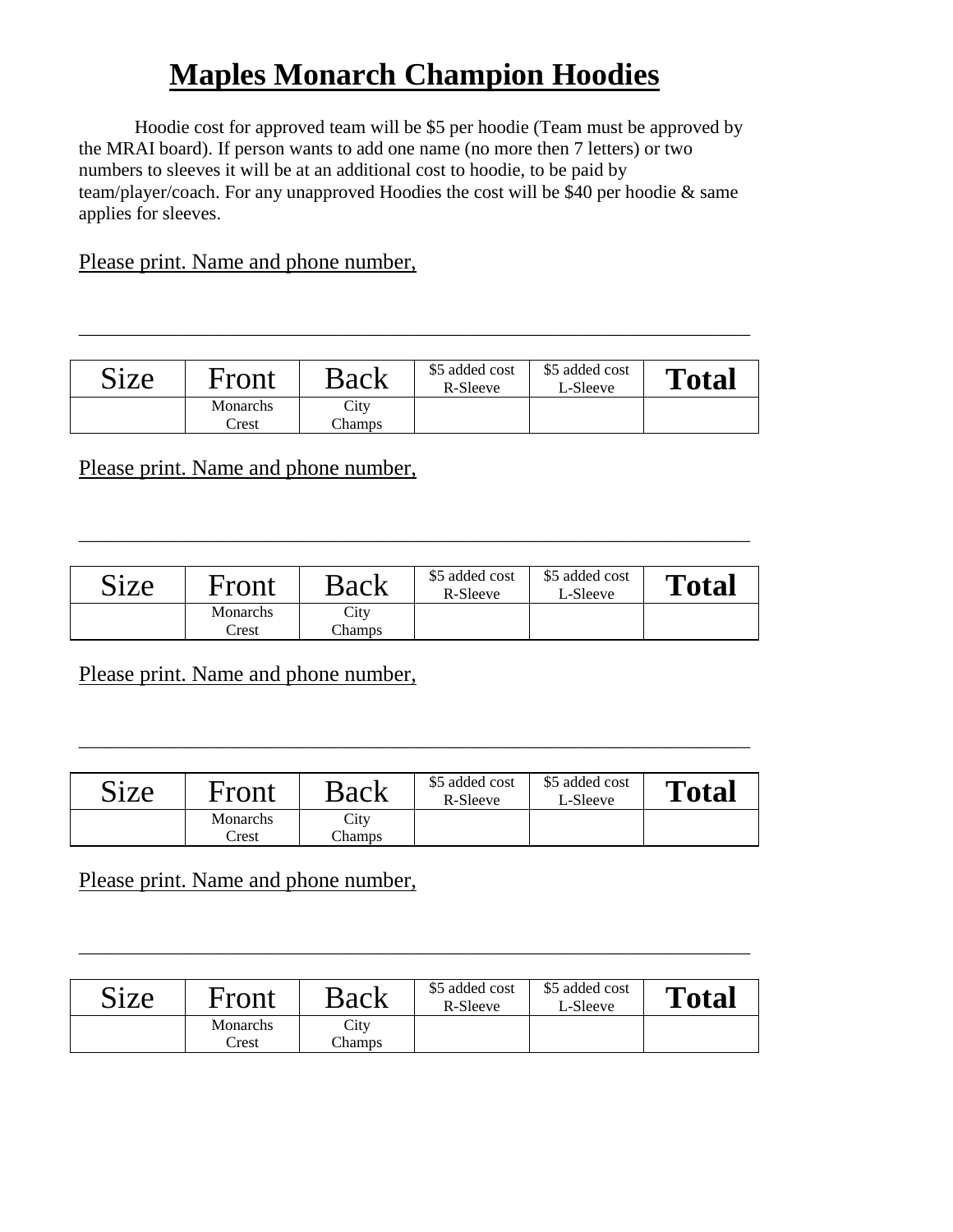#### **POLICY Last updated 2005**

#### Article 16-Finance:

#### **Miscellaneous Expense**

- $\triangleright$  A Director may incur an expense of not more than \$100.00 between Board meetings for activities related to their directorship. The expense must be reported to the Board, at the next upcoming meeting. (ASAP)
- $\triangleright$  A committee may incur an expense of not more than \$100.00 between Board meetings for activities related to their directive. The expense must be reported to the Board, at the next upcoming meeting. (ASAP)
- $\triangleright$  Any unforeseen cost to the day to day operation of the MRAI can not exceed \$1000.00 without the Board approval.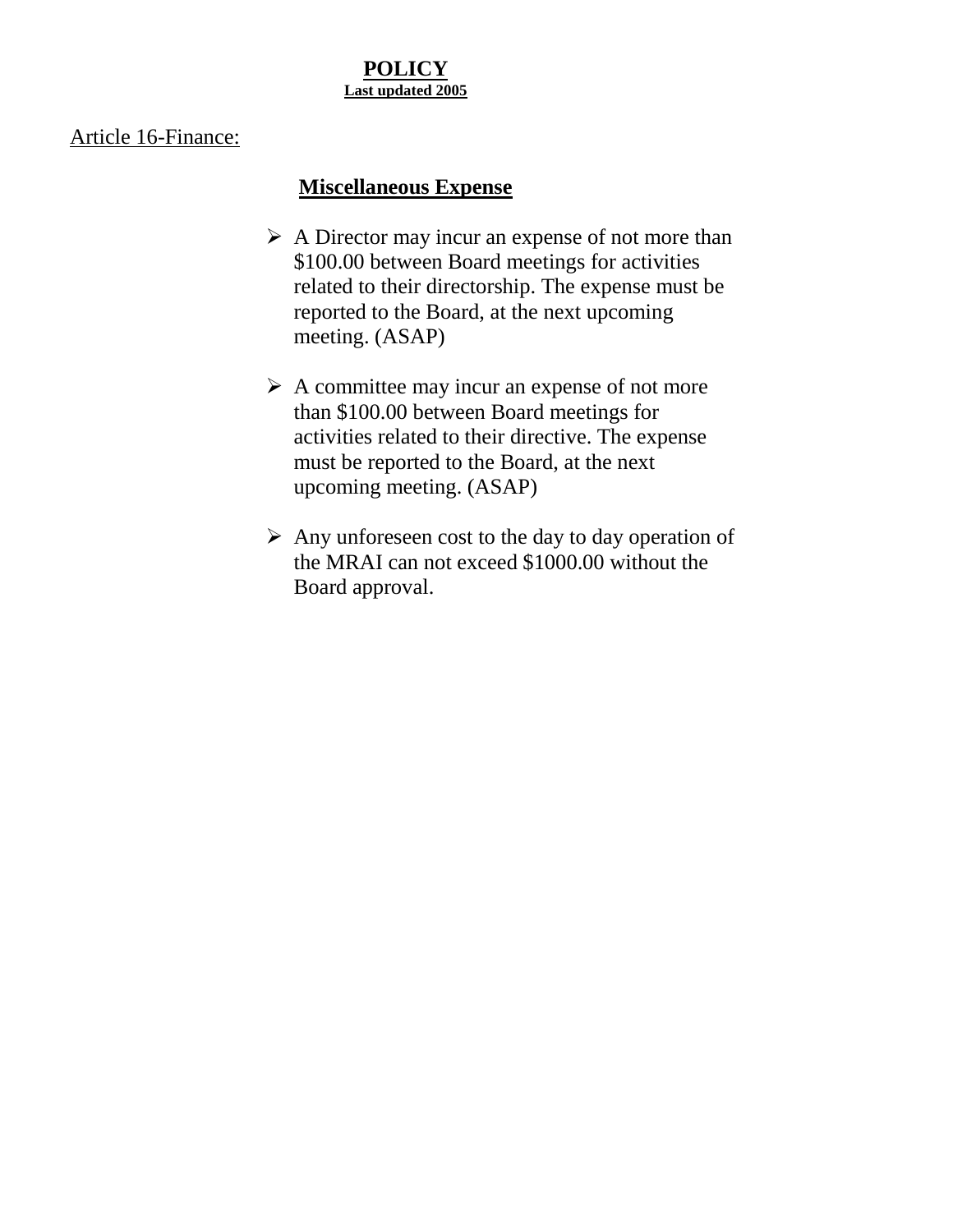## **Part one of three.**

## **POLICY Last updated 2006 MRAI –ORGANIZATION STUCTURE**

Article 9-Government

### **Executive Directors**

## **President**

(Elected administrator of the MRAI)

 **Vice-President of Proraming** (Elected programming administrator & special event administrator )

### **Vice-President of Operation**

(Elected Buildings/grounds & employee administrator)

### **Treasurer**

(Appointed by MRAI board. After AGM.)

## **Secretary**

(Elected preserver of records)

### **Directors**

### **Past President**

(Non-elected.)

### **Registrar**

(Elected sports registry.)

### **Hall Rental**

(Elected rental administrator.)

### **Bingo/Nevada & Community Centers Canteen**

(Elected Lotteries administrator.)

### **Newsletter**

(Elected news administrator.)

### **Directors at Large**

(Appointed by MRAI board. After AGM.)

## **Appointed Directors**

- Treasurer will need to have administration financial experience & agreed on by the board for selection, to the board
- Directors at large will need to be a new sport/program/assistant in programs & agreed on by the board for selection, to the board. This will help the MRAI represent the ever changing needs of our community/membership.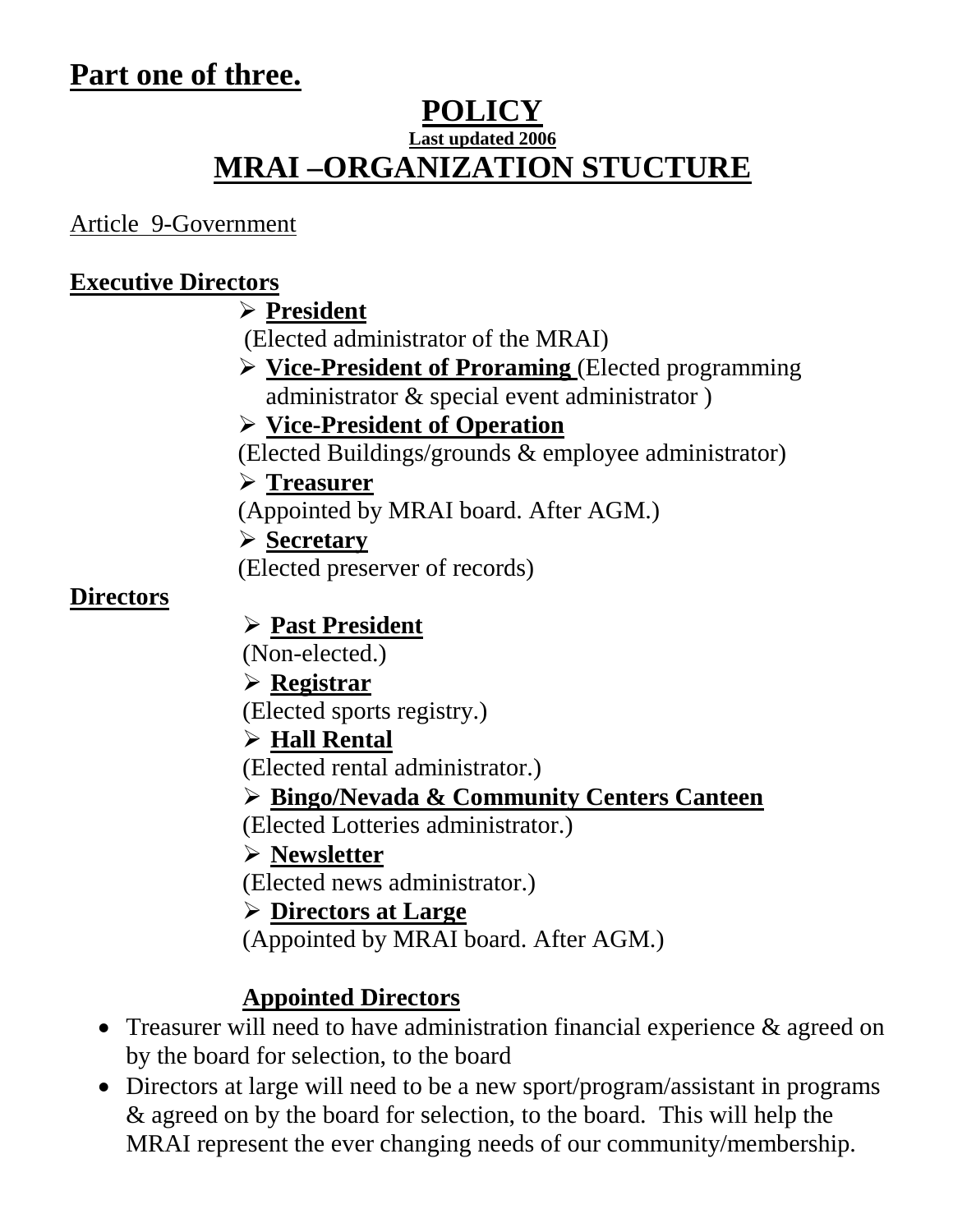## **Part two of three**

#### **POLICY Last updated 2006**

# **MRAI –ORGANIZATION STUCTURE**

#### **Sports Directors**

 **Hockey** (Elected rep) **Hockey Development** (Elected rep) **Ringette** (Elected rep) **Basketball** (Elected rep) **Hard Ball** (Elected rep) **Mini-Soccer** (Elected rep) **Boys Youth Soccer** (Elected rep) **Girls Youth Soccer** (Elected rep)

All MRAI elected Directors are up for re-election at the annual MRAI AGM.

(Excluding Treasurer & Directors at Large)

 MRAI chair/director remains open; it is the responsibility of the MRAI board to:

- 1. Appointment from the Board
- 2. Seek appointment from the governing bodies of the program in question
- 3. Seek appointments from registered parents in program in question
- 4. Seek appointment from the MRAI membership

5. Deletion of the program if no representative comes forward, by two thirds vote of the MRAI board's regular monthly meeting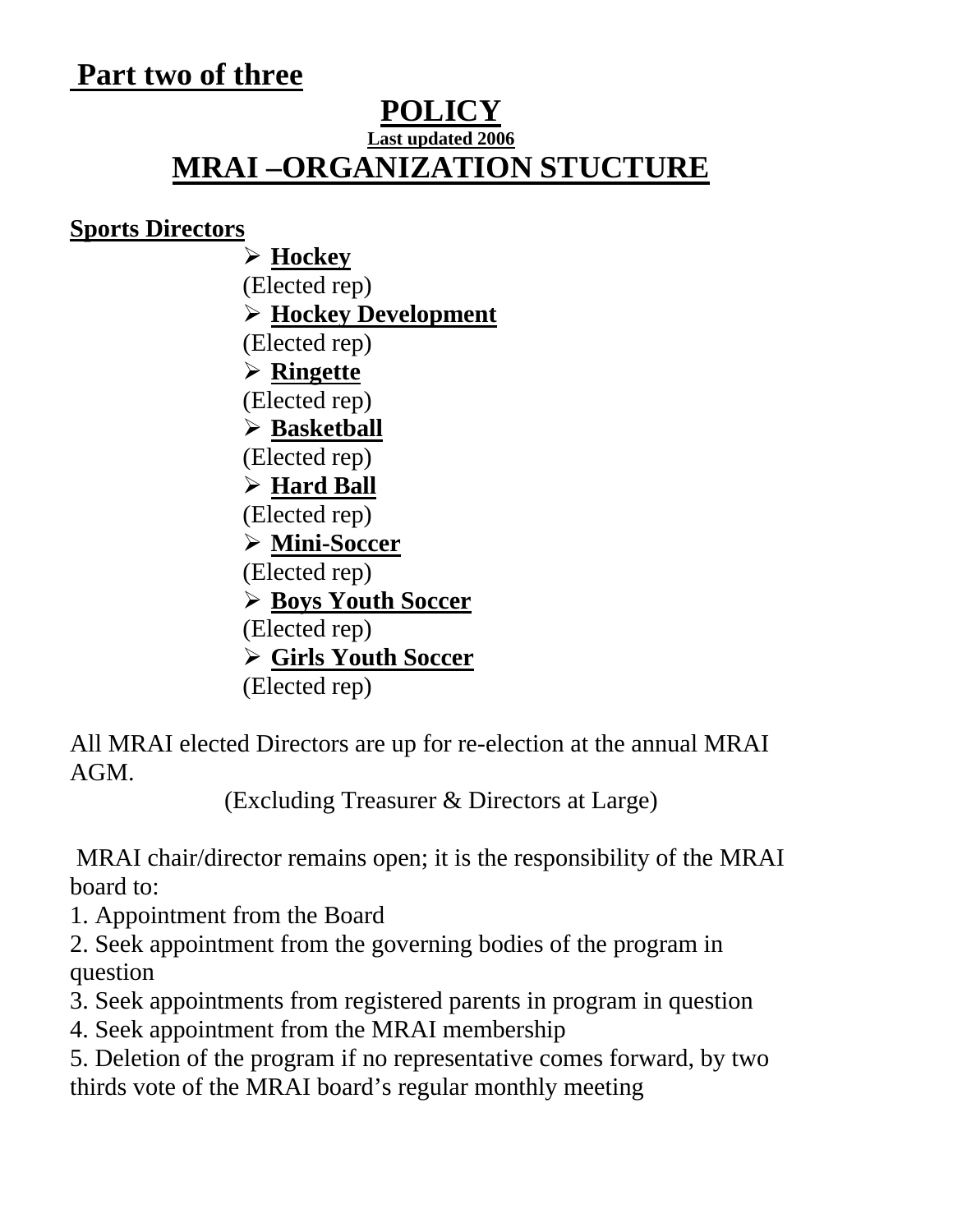### **Three of three**

## **POLICY**

#### **Last updated 2006 MRAI –ORGANIZATION STUCTURE**

#### **Other non-voting directors**

### **Maples Monarchs Senior Soccer program**

Recognize to the MRAI as the Maples Juventus Senior Soccer

Accountable to the MRAI board for;

- 1. Sending a representative from said program to the MRAI board monthly meeting with a (written if possible) report of program.
- 2. Provide a written annual financial report to the board for approval before the annual AGM.
- 3. Help provide mentoring soccer workshops for the MRAI.
- 4. If available.& agreed on help with other curriculum of the MRAI.
- 5. Answerable to the MRAI board.

### **Maples Monarchs Nursery program**

Recognize to the MRAI as James Nesbitt Nursery Program.

Accountable to the MRAI board for;

- 1. Sending a representative from said program to the MRAI board monthly meeting with a (written if possible) report of program.
- 2. Provide a written annual financial report to the board for approval before the annual AGM.
- 3. If available.& agreed on help with other curriculum of the MRAI
- 4. Answerable to the MRAI board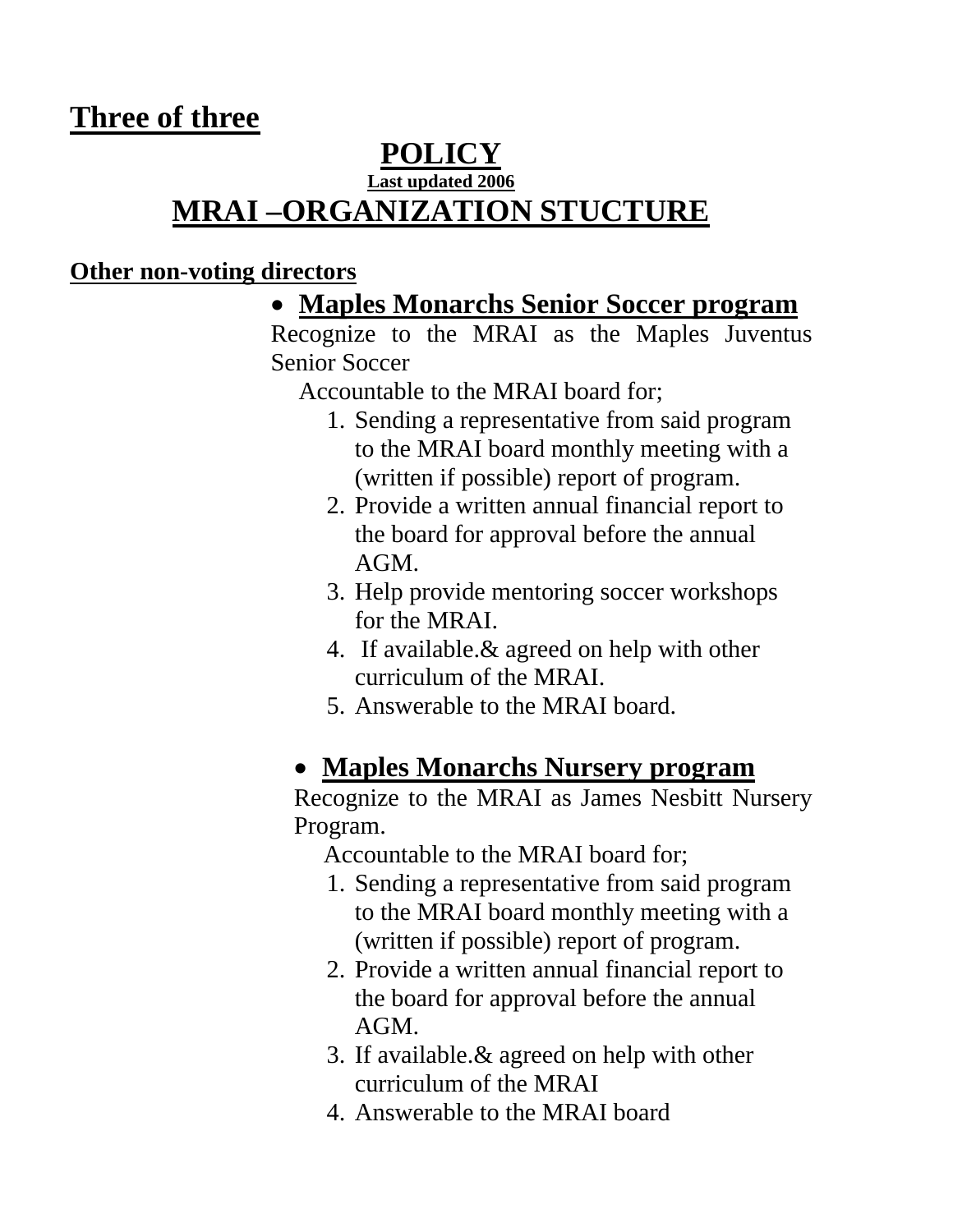#### **Part 1 of 2**

#### **M.R.A.I Volunteer/Parent's Policy Last update 2007**

- Ensure participant brings equipment to and from all programs /practices/games.
- Inform the Director/Coach/M.R.A.I in advance if it is necessary to miss program/practices/games.
- Arrive 15 minutes prior to each program/practices/games.
- Ensure you/child is in their uniform and ready for practices/games by allotted time.
- (If applicable) At least one parent must be present at program/practices/games at all times.

(If you make other arrangements make sure that the Director/Coach/MRAI knows about & is in agreement)

- Be supportive & positive in all programs.
- Bring your constructive observations to the Director/Coach/M.R.A.I & allow them to handle it.
- Be sure to cheer for the whole program/team.
- Be positive with all participants of the program.
- If you are unsatisfied with what is occurring in your program please contact the M.R.A.I representatives, in this order. **Coaches, Sports Director, Sports VP, President**. (All complaints must be in writing for any action to take place)
- The M.R.A.I adheres to the Cities respectful environment policy.

#### Respectful Environment Policy MRAI Community Centre

The Community Centre is responsible for providing members with a Respectful Environment free from discrimination, harassment, disruptive conflict and violence. This includes: Sexual harassment and harassment based on race or ethnic origin, color, religion, age, sex, marital status, family status, physical or mental disability and sexual orientation.

Everyone has the responsibility for maintaining a Respectful Environment. Use discretion and recognize the sensitivities of others regardless of a person's status at the Centre.

Although disrespectful behavior, conflict and harassment can be defined, in practice they can overlap. The following definitions, although not all-inclusive have been designed to accommodate the different types of concerns that may arise: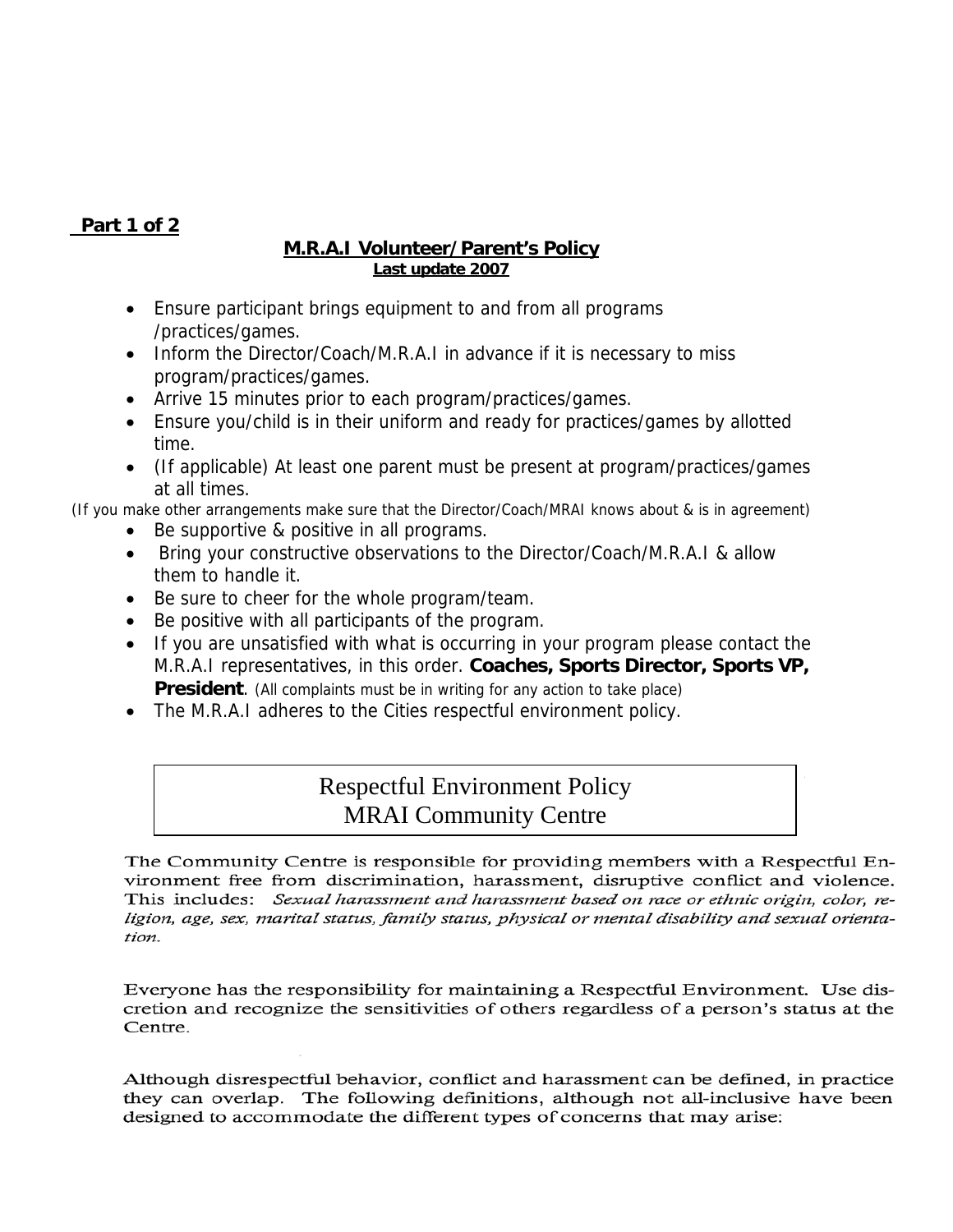Disrespectful Behavior is improper behavior that is unwelcome and inappropriate. It may happen once or continue over time. It can include:

- Rude comments and swearing as well as spreading unfounded or misinformed rumors that damage peoples reputation.
- Actions that invade privacy or personal property or unwelcome gestures.
- Displays or distribution of printed or electronic material that offends.

Part 2 of 2; (Continued on reverse)

A Disruptive Conflict is defined as an ongoing dispute or a communication breakdown between two or more individuals that impacts their ability to work productively and cooperatively in the Community Centre.

Harassment is any behavior that demeans, humiliates or embarrasses a person, and that a respectful person should have know would be unwelcome. It may be a single incident or continue over time. It includes:

- Verbal abuse
- Actions such as touching or pushing  $\bullet$
- Comments such as jokes and name calling
- Displays such as posters and cartoons
- Abuses of power such as threats or coercion

There shall be no discrimination or harassment as defined by the **Manitoba Human Rights Code** which includes the following characteristics: ancestry, race, ethnic or national origin, political belief, religion, family status, sexual orientation, source of income, and physical or mental disability.

**Violence** is defined as a threat that may include but is not limited to any act, gesture or statement that may be interpreted as threatening or potentially violent. A violent act is one that causes or may cause physical harm to persons or damage to property. The XXX Community Centre is committed to providing an environment safe from threats and violence for all members. Any member who engages in such acts will be subject to disciplinary action up to and including termination from club activities.

It is expected that all members, patrons, volunteers, and employees will contribute to this Respectful Environment.

#### **THE PROCESS**

#### Step 1: Resolving the Problem on Your Own

The person who objects to the unwelcome behavior is encouraged to approach the other party directly and ask that the behavior stop. If it does not stop the person who objects should proceed to Step 2.

#### **Step 2: Problem Solving**

The person who objects to the unwelcome behavior should discuss the matter with the President of the Community Centre or designate. The President should discuss the issues with the individuals and attempt to resolve the ma